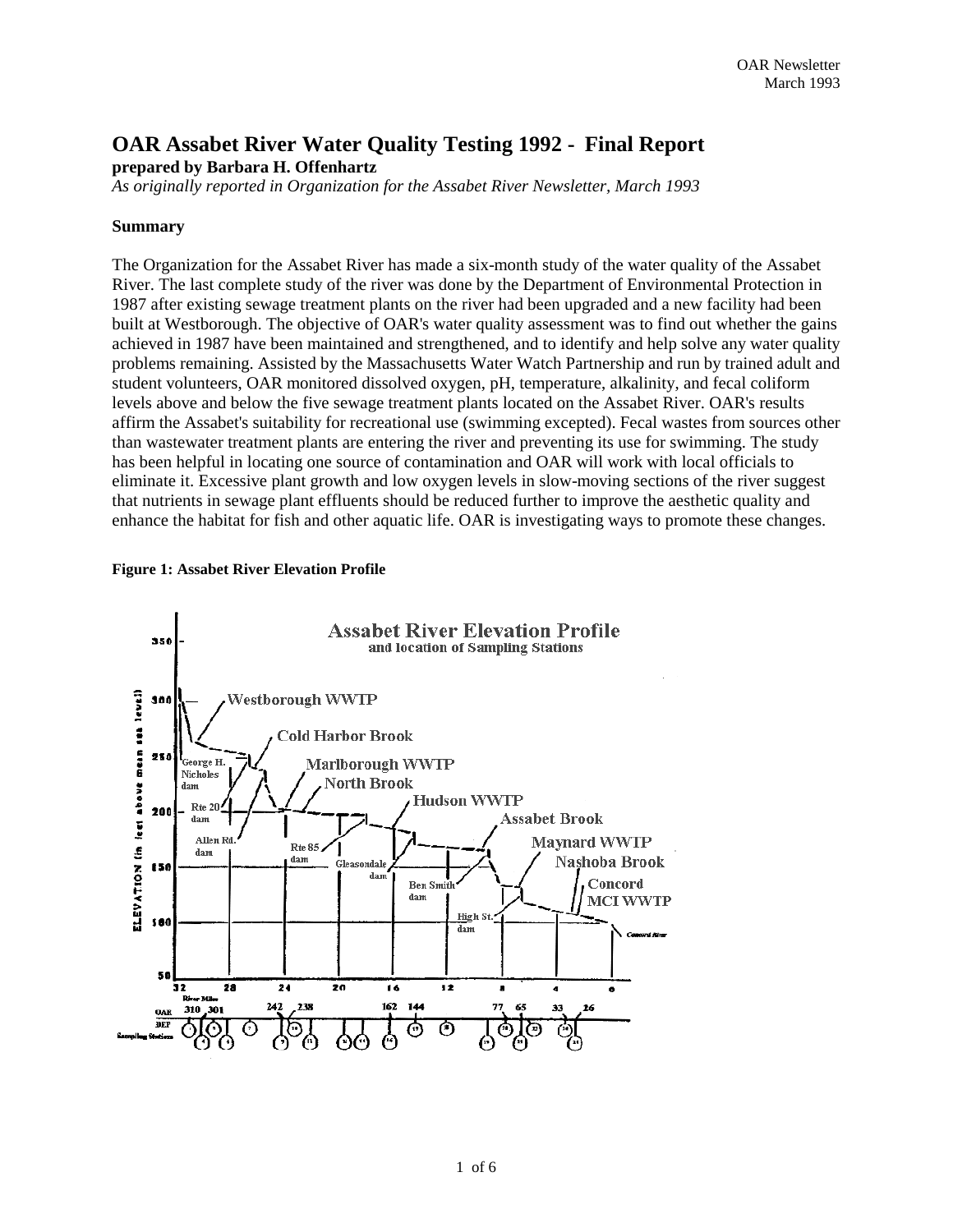### **Introduction**

The Organization for the Assabet River has for many years played an active role in enhancing the environmental quality of the Assabet River Watershed. The water quality of the Assabet River has been an object of continuing concern. Algal blooms, fueled by nutrients from sewage treatment plant discharges and nonpoint sources, continue to plague portions of the fiver during the hot summer months. Since the bulk of fiver flow consists of treated sewage effluent from five wastewater treatment plants (WWTPs), water quality is determined in large part by the quality and quantity of their discharges. Assabet water quality has not been monitored since 1987 when the lack of state funding curtailed regular testing by the Massachusetts Department of Environmental Protection. As a result, we no longer have an adequate record of the impact of treated sewage on the river environment and the extent to which current discharge practices<sup>1</sup> support Class B water quality goals<sup>2</sup> for the river. Class B waters are designated as a habitat for fish, other aquatic life, and wildlife, and for primary (swimming) and secondary contact (boating) recreational use.

To fill this information gap, OAR, with the help of the Massachusetts Water Watch Partnership (MassWWP), began a modest water quality assessment program on the Assabet River in May 1992; monthly tests were conducted through October.

### **Procedures**

River samples were collected at ten sites above and below each of the five wastewater treatment plants, as shown in Figure 1. Samples were tested for dissolved oxygen, temperature, pH, alkalinity, and fecal coliform bacteria, following Mass WWP's written procedures based on standard water testing methods. Mass WWP's quality control standards for dissolved oxygen, pH, and alkalinity were analyzed with the samples in all test sequences. Chemical tests were performed in the science laboratory facilities of Acton-Boxborough Regional High School. Fecal coliform samples were analyzed by Thorstensen Laboratories of Westford and by Wheelabrator, Inc. of Westborough. The U.S. Geological Survey supplied mean flow rates for the Assabet River as measured at the its gauging station in Maynard on each of the test days (Table 1).

#### **Results**

Selected results of OAR's 1992 water quality study are presented in Table 2 and Figures 2 and 3. The mean water temperatures on each of the test days are shown in Table 2. Figure 2 details the dissolved oxygen found above and below each wastewater treatment facility. Fecal coliform levels at each test site are present in Figure 3. For comparison, data from the 1987 Department of Environmental Protection survey, conducted in 1987 at the same sampling sites, have been added to Figures 2 and 3.

| River Flow (cfs) |  |  |
|------------------|--|--|
| 159              |  |  |
| 100              |  |  |
| 82               |  |  |
| 231              |  |  |
| 48               |  |  |
| n.a.             |  |  |
|                  |  |  |

#### **Table 1: River Flow**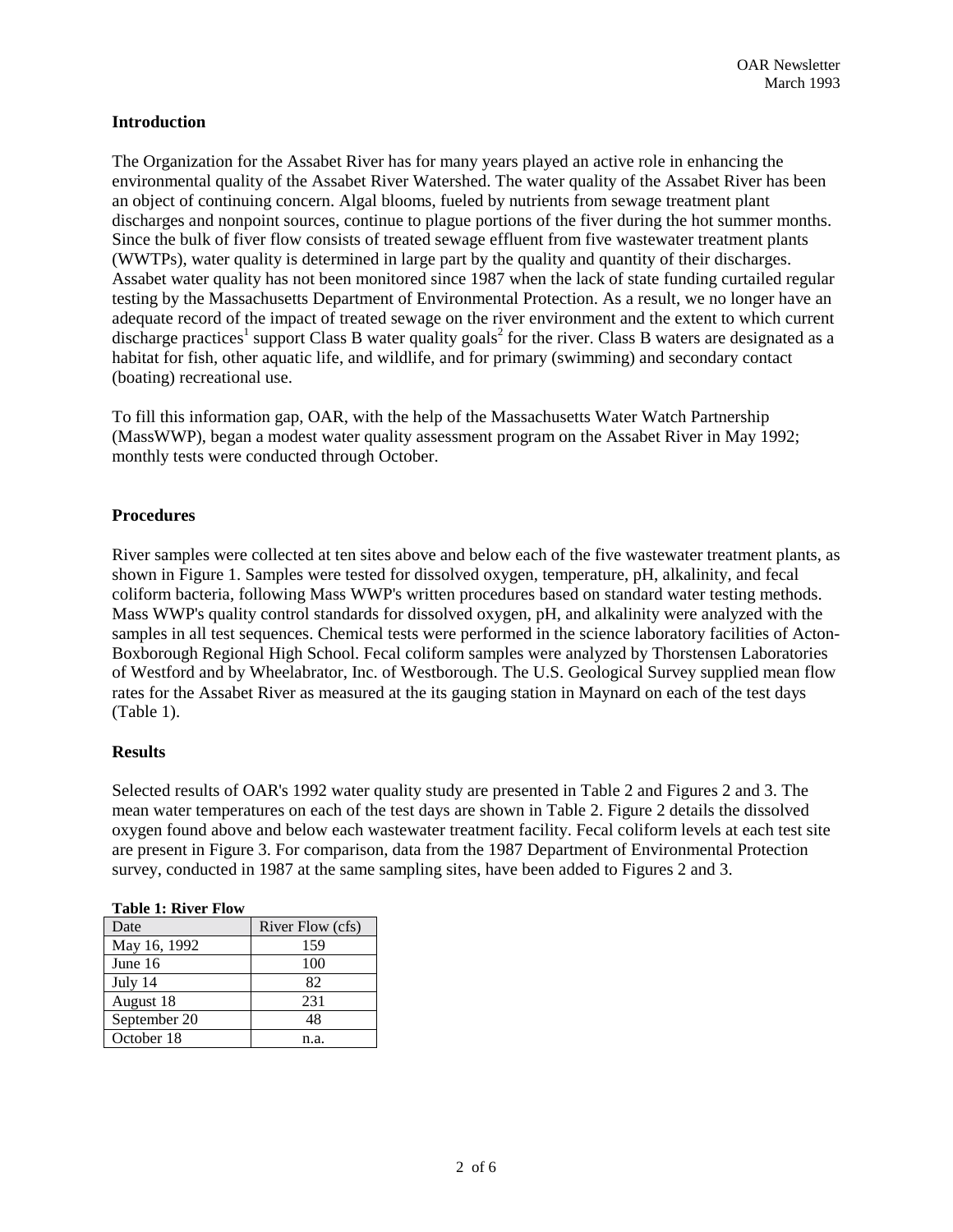|           | Water Temperature $(^{\circ}$ C) |           |
|-----------|----------------------------------|-----------|
| Date      | Mean                             | Range     |
| May       | 17.5                             | 16-19     |
| June      | 21.5                             | 18-24     |
| July      | 23.5                             | $21 - 25$ |
| August    | 19.0                             | 18-20     |
| September | 20.0                             | 18-22     |
| October   | 12.0                             | $9 - 13$  |

#### **Table 2: Water Temperature**

The pH (water acidity) of the Assabet River was remarkably constant with a mean of 7.00 for all tests; 97% of the results were in the range 6.75 - 7.25. The test site below the Westborough WWTP differed most with a mean of 6.80 for the season. Alkalinity (acid neutralizing capacity) is a measure of acid ram tolerance. The seasonal mean upstream from the first wastewater treatment plant (Westborough) was 21 mg/L. Downstream from the Westborough WWTP the seasonal mean was 29 mg/L, with 90% of all results in the range of 21 mg/L - 37 mg/L.

## **Discussion**

The results of the season's water quality testing were, on the whole, encouraging. All parameters except dissolved oxygen and fecal coliform counts met the Class B. river quality standards. In the following discussion, the OAR test results are compared with the Class B river quality criteria, the discharge permit limits (NPDES) of the wastewater treatment facilities, and the September 1987 data reported by DEP in the Assabet River 1989 Water Quality Management Plan<sup>1</sup>. The interpretation of results requires that water temperatures (Table 2) and river flow (Table 1) be considered as well. In addition, the WWTP effluent volume in relation to the natural river flow needs to be considered. The potential impact on water quality is greatest at Westborough.

### **pH (water acidity)**

The Class B water quality goals are: pH in the range 6.5 - 8.3 units, and not more than 0.5 units outside of the background range. The diversity of aquatic life decreases as waters become more acidic (6.5) or more basic (>8.3) than the recommended range. Discharges into the river disrupt aquatic life if the pH of the discharge differs from the pH of the river (background). The OAR test results indicate that the Assabet has a pH range of 6.75 - 7.25, well within the recommended range. The impact of WWTP effluent, as measured by the pH difference above and below each WWTP, is also within the recommended 0.5 unit limit. The greatest difference, 0.3 pH units (seasonal mean above 7.06, below 6.80) was measured at Westborough.

# **Alkalinity (Acid Neutralizing Capacity)**

No water quality standards have been developed for this parameter. The natural waters of New England are poor in minerals that can neutralize acid rain. Alkalinity values (21 mg/ L) upstream from the first WWTP are typical for local waters. A mean of 29 mg/L down river from Westborough suggests that sewage effluent discharges increase the alkalinity of the river and provide extra protection from the effects of acid rain.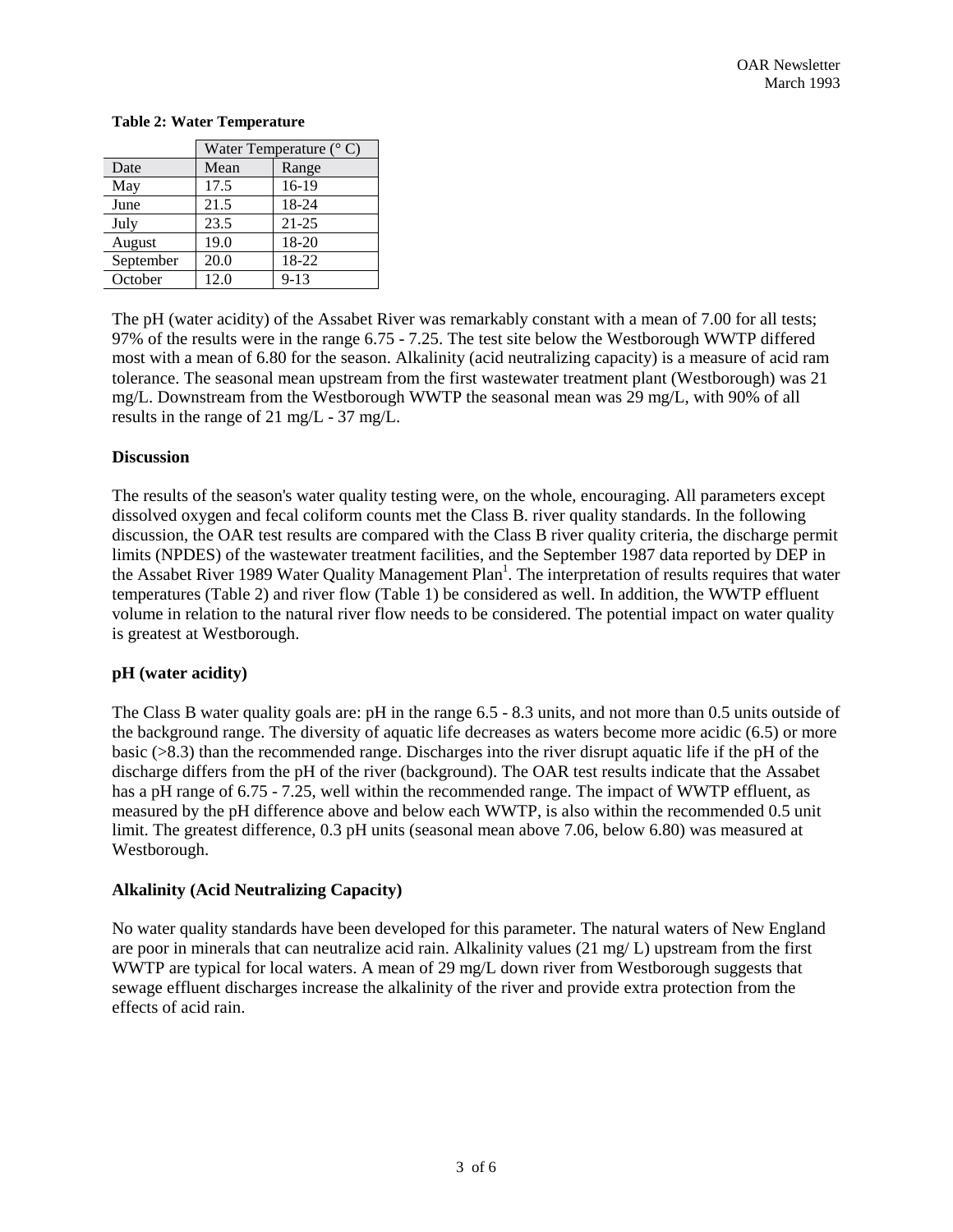### **Figure 2: Dissolved Oxygen**



### **Temperature**

Water temperatures met the warm water criteria of the Class B standards. The months of June, July, and September had the warmest water, as shown in Table 2. August was unusual because it had high levels of flow and unusually cool water temperatures due to a prolonged rainy spell. Ninety-seven percent of the time, temperature differences between waters above and below sewage treatment plants were less than 2°C.

#### **Dissolved Oxygen**

Class B goals for warm water fisheries, like the Assabet River, are oxygen levels no lower than 5.0 mg/L, unless background conditions are lower. Oxygen saturation should not be less than 60% due to a discharge. When oxygenation decreases below this level, the variety of fish and aquatic invertebrates that can tolerate these conditions drops off sharply.

As Figure 2 shows, dissolved oxygen was borderline or below recommended levels for much of the summer at Westborough, Marlborough, and Hudson. Oxygen levels below the Westborough plant were consistently less than the recommended 60% saturation, even in October. Compared to September 1987, the situation seems to be about the same at Hudson, improved at Marlborough and worse at Westborough.

Several factors come into play to reduce dissolved oxygen below levels required to support normal species diversity. In a fast-moving stream, water is constantly aerated and oxygen consumed by growing organisms is readily replenished. In a pond or slow-moving stream aeration occurs more slowly. Much of the Assabet is pond-like, impounded behind seven dams in its 32-mile course. Aquatic plant growth is prolific in these sections, fed by high nutrient levels (nitrogen and phosphorus compounds) of the WWTP nutrient levels (nitrogen and phosphorus compounds) of the WWTP effluents. With prolific plant growth, dissolved oxygen becomes severely depleted at night, particularly at lower water depths. Two test sites showed particularly severe problems. Plant growth completely choked the channel above the Hudson WWTP during the summer months and the lowest oxygen level of the season (3.9 mg/L) was recorded in July. Prolific growth and odor problems were noted above the Powder Mill Dam (Maynard) in September, although a water sample taken near the river surface tested normal for oxygen (6.7 mg/L).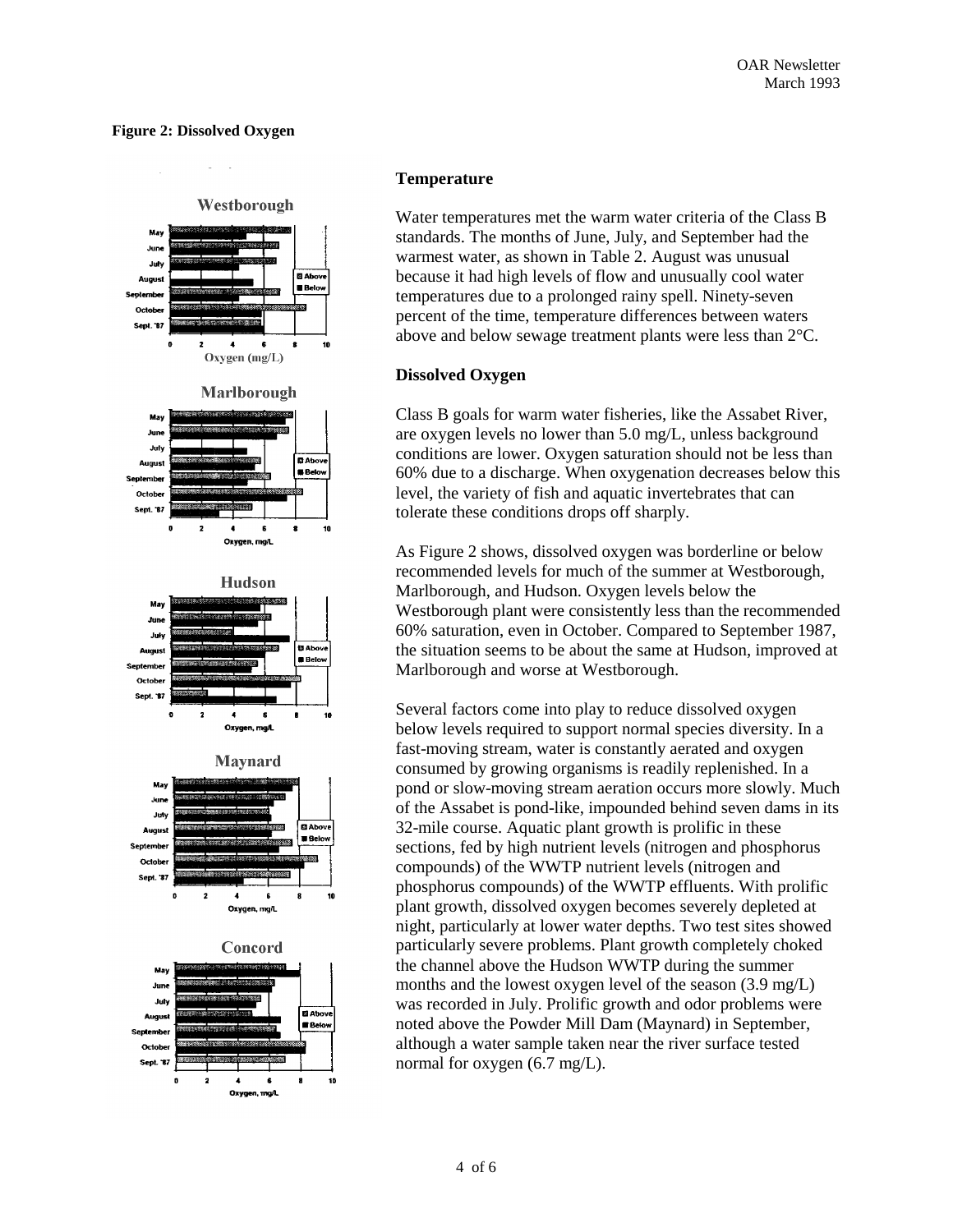

### **Fecal Coliform Bacteria**

Fecal coliform bacteria are present in all human and animal wastes. Fecal coliform counts are thus a useful indicator of the presence of raw sewage and the harmful organisms it contains. The test results shown in Figure 3 indicate that the Assabet River is not suitable for primary contact recreational use (swimming). Swimming is limited to waters containing less than 200 colonies per 100 mi. Discharge limits for the wastewater treatment facilities are also set at less than 200 colonies per 100 mi. With few exceptions, the data show that bacterial counts are less in waters below the wastewater treatment facilities than upstream, indicating the effectiveness of current sewage treatment practices. The remaining causes of fecal wastes entering the river are secondary or nonpoint sources, such as faulty septic tanks, leaking sewer pipes, and agricultural runoff. The high counts observed in August were measured after a prolonged rainy spell, when river flow was at its highest and runoff from the watershed was at its maximum. Further testing upstream from the Maynard plant during September and October has localized the source of sewage responsible for the persistent high bacterial counts observed at the sampling site above the Maynard plant. OAR members will work with the local authorities to help identify and eliminate this source. A cause has not been determined for the high count (2650 colonies /100 mi) observed below the Maynard plant in September.

#### **Conclusions**

OAR has concluded its first season of baseline water quality testing on the Assabet River. The test results affirm the Assabet's suitability for recreational use, swimming excepted. Fecal wastes from secondary sources are still entering the river and preventing its use for swimming. The study has been helpful in locating one of these sources and OAR will work with local officials to eliminate it. Excessive plant growth and low oxygen levels in slow-moving sections of the river suggest that nutrients in wastewater treatment plant discharges should be reduced further to improve the river's aesthetic quality and to enhance the habitat for fish and other aquatic life. OAR is investigating ways to promote these changes. The baseline study will be repeated in 1993.

#### **Acknowledgments**

OAR wishes to thank the Massachusetts Water Watch Partnership for extensive help in planning and executing this study. We are grateful to Alan Cooperman of the Massachusetts Department of Environmental Protection, Division of Pollution Control, for his generous advice. OAR